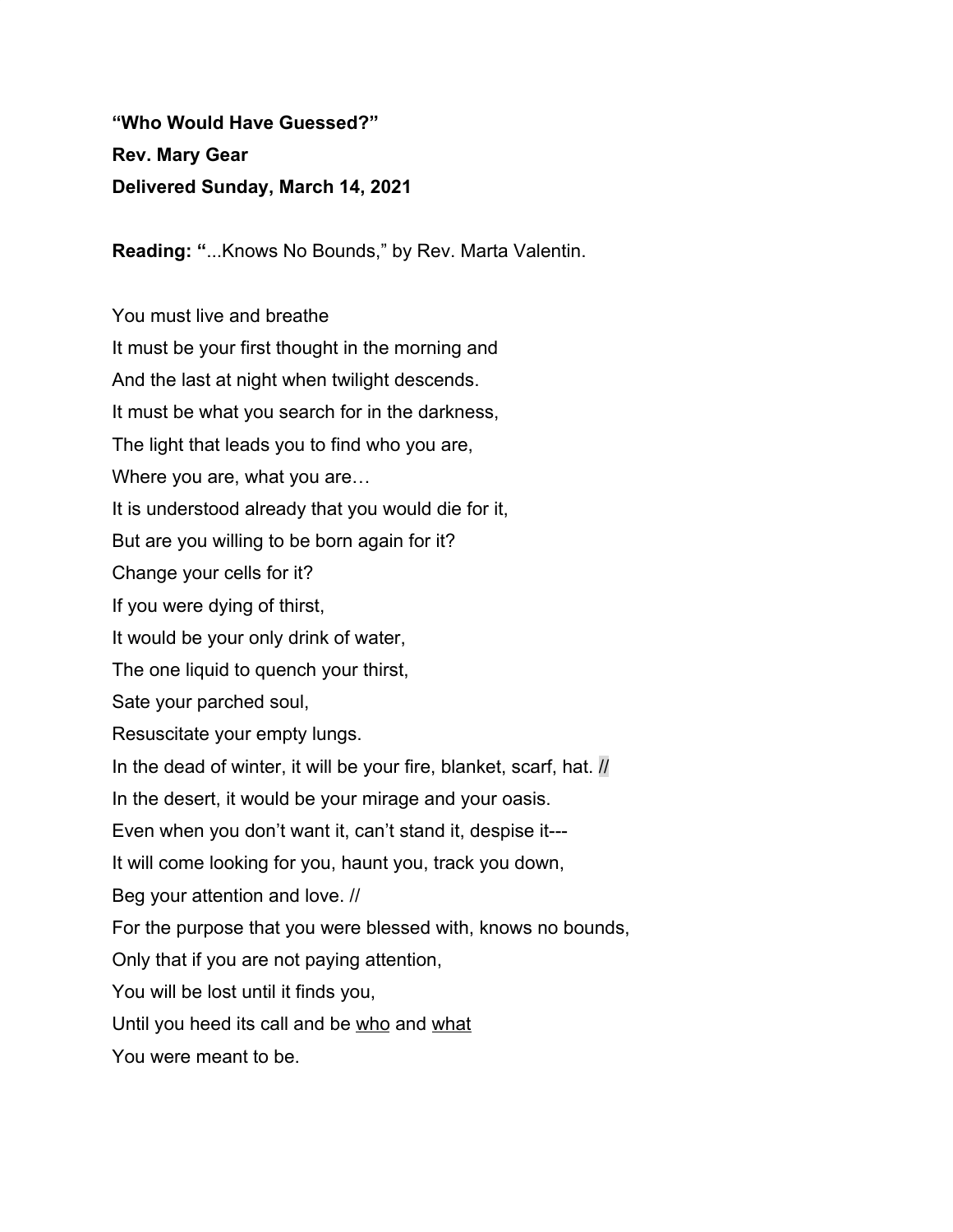## **Sermon/Homily:**

I am here alone in the OUUC sanctuary this morning, connected to you through my laptop perched on the pulpit, with a really long cord snaking across the floor, plugged into the modem in the sound closet. There are chairs stacked in the corners of the room, and other chairs set up as if waiting for you all to arrive. And, some of you will, soon. There is so much hope now as the number of COVID cases fall and the number of vaccines rise. I'm also aware that some of you have never been in the OUUC sanctuary and some of you may never be. We hope you will continue to join us online in the future. The world has changed.

This past week was the one-year anniversary of when the world changed. These past weeks, I have heard many of you remember your last…..something; last time at work or even working, your last time at school, your last time seeing your grandkids or hugging a friend, your last time travelling. Your last time at OUUC. We lost lives and we lost our lives.

Everything was normal until it wasn't. One year ago last week, the World Health Organization declared a global pandemic, President Trump issued a ban on travel from China, Tom Hanks and his wife tested positive for COVID-19 while filming in Australia, an NBA game was stopped just before tip-off when a player tested positive for COVID-19, and the entire NBA season was postponed.

On March 13, 2020 Governor Inslee declared that all activity in the state shut down except for essential services. Also on that day, the Unitarian Universalist Association recommended to UU congregations that all worship services and other church functions go online, grounded in our theology that we are all connected and responsible to safeguard each other and the most vulnerable among us.

That week last year, the Board and I were talking about whether to close the OUUC building, how the decision would be made and who would make it. The staff and I were talking about how we would live stream the Sunday service, reviewing equipment and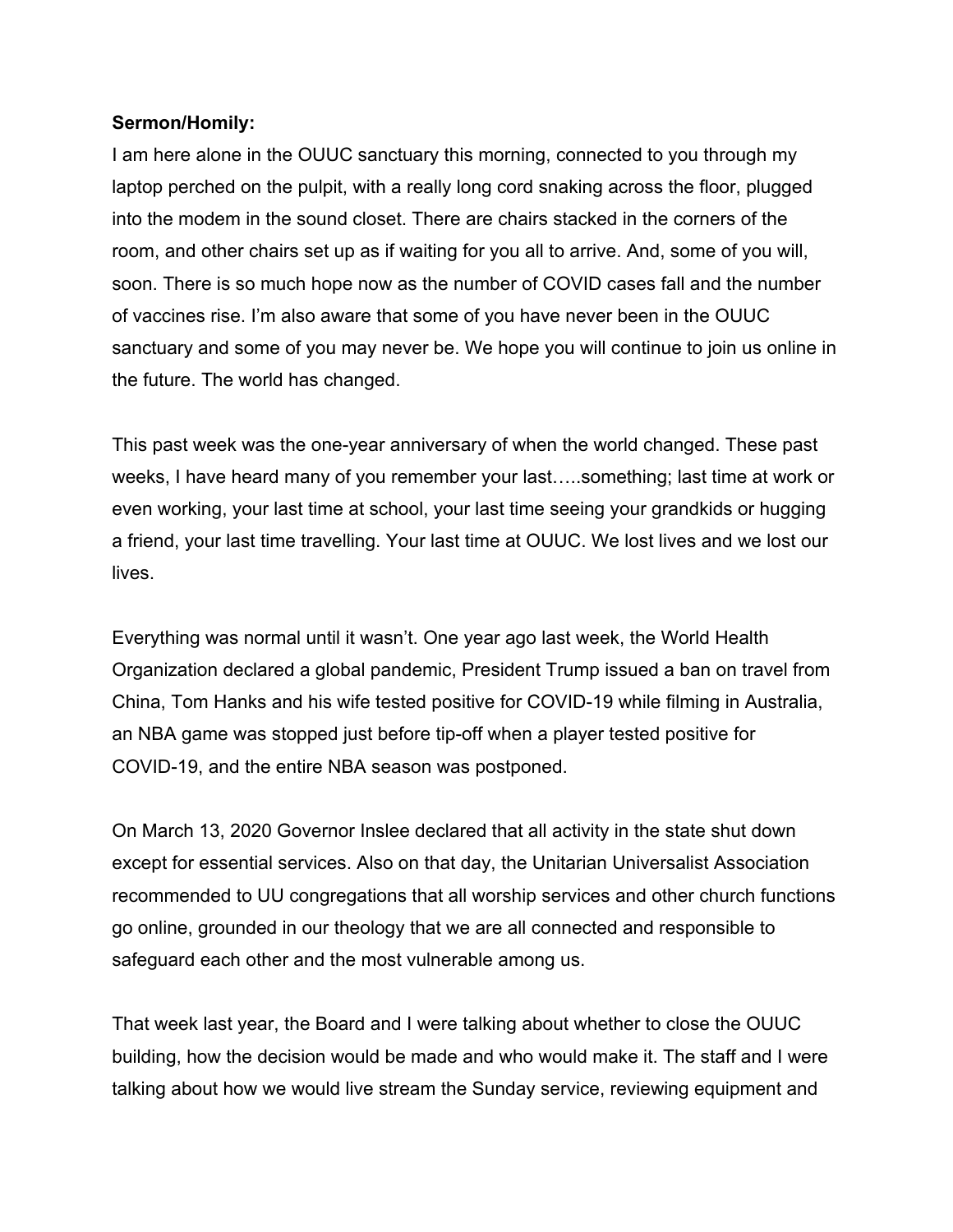platforms. We had a guest speaker scheduled for that Sunday, Joe Rettenmaier, who turned out to be the perfect person to have onsite that morning with his calm presence and background in production. We limited the people in the sanctuary to just a few: Joe, Rev. Kari Kopnick, Riley McLaughlin, Troy, Sara, and Bob Sundtrom as celebrant. I watched from home as this amazing crew made it happen and appear effortless. I learned later of the trials and worries and duct tape.

Today is the one-year anniversary of OUUC's first on-line service. It's been quite a year.

As I look back on those first on-line services, I see an unfolding of who we are and what we have become this past year. Volunteers came forward to help with the technical aspects of live-streaming worship, and the Tech Team was born. That Team helped so many of us learn new technology and devices. Many of you learned Zoom for the first time. Troy and I learned how to record ourselves, and Troy learned how to convene the choir community and host a cabaret online. Over time, you can see that the Commons has been transformed into a studio with cameras and cords, chairs spaced 9 feet apart or more to keep all musicians safe. Sara expanded her already excellent storytelling skills online and added to her puppet collection. Darlene learned how to post the Order of Service and bulletin online, and how to best share information with you. Jo Sahlin joined us as OUUC's first Media Specialist. Jobs have changed, lives have changed, the world has changed.

Service topics over this past year have been about uncertainty, being in liminal space in between, and how to hold on to hope. I preached about shared ministry and our obligations to each other. And, when I rewrote our welcome last year to include phrases like "it's about connection not perfection" and "social distancing doesn't mean social isolation" I never imagine we'd be saying those words a year later. And, we've learned new words: pandemic, masking, flatten the curve, Zoom fatigue.

Over this past year, so much at OUUC has adapted and changed. Melanie Ransom led the team for an all online auction last June that was a huge success. Sally Brennand led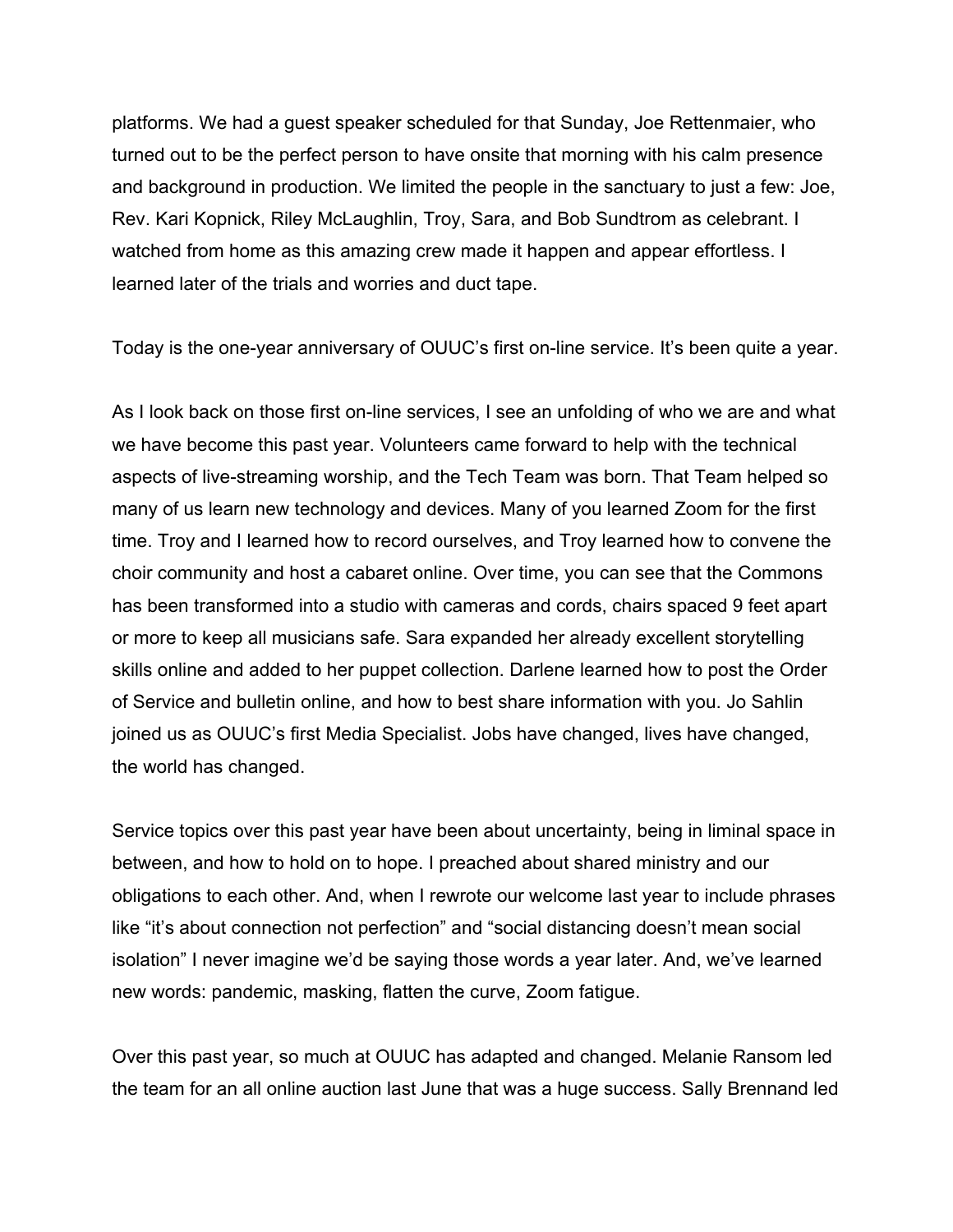the Stewardship Team for an extraordinarily successful pledge drive in October. Mo Canny and Susan Dodson have led a group bringing Books, Brownies and Beans online this year. (Don't forget to start shopping tomorrow!)

Many of you have participated in so many groups: social groups, Covenant circles, classes, discussion groups, reflection circles, and more. Members of the Pastoral Care Team have been regularly calling everyone in the directory for the past year to check in and helping respond to the Sharing each Sunday. The Worship Arts Team has transitioned to online services with calm and grace. Every group and individual has changed.

When I look back over this past year, I see a shared commitment to maintain connection, within OUUC and out into our community, even when it's different and hard.

Our spiritual theme for this month is Commitment. The word has three Latin roots: com-meaning together, mit-meaning to send, and ment-meaning a result. A commitment is something that we choose to do in community toward a shared result. It implies action and choice. It sounds to me a lot like the visioning process we are in right now.

In keeping with our theme this month, I asked you to share if and how your commitments have changed this past year. A number of you sent in thoughtful, humorous and sweet reflections. Thank you all for sharing your thoughts and heart with me. It wasn't surprising to notice some themes emerge.

Some of you shared that you feel even closer to the OUUC community now and that there is a sense of intimacy on Zoom, especially in small groups, that you may not feel in person. A few noted that you can attend classes and meetings, and play games, all from the comfort of your own home without driving at night. A few of you feel distanced from the OUUC community, Zoomed out from work and school, waiting for the day when we gather in person again.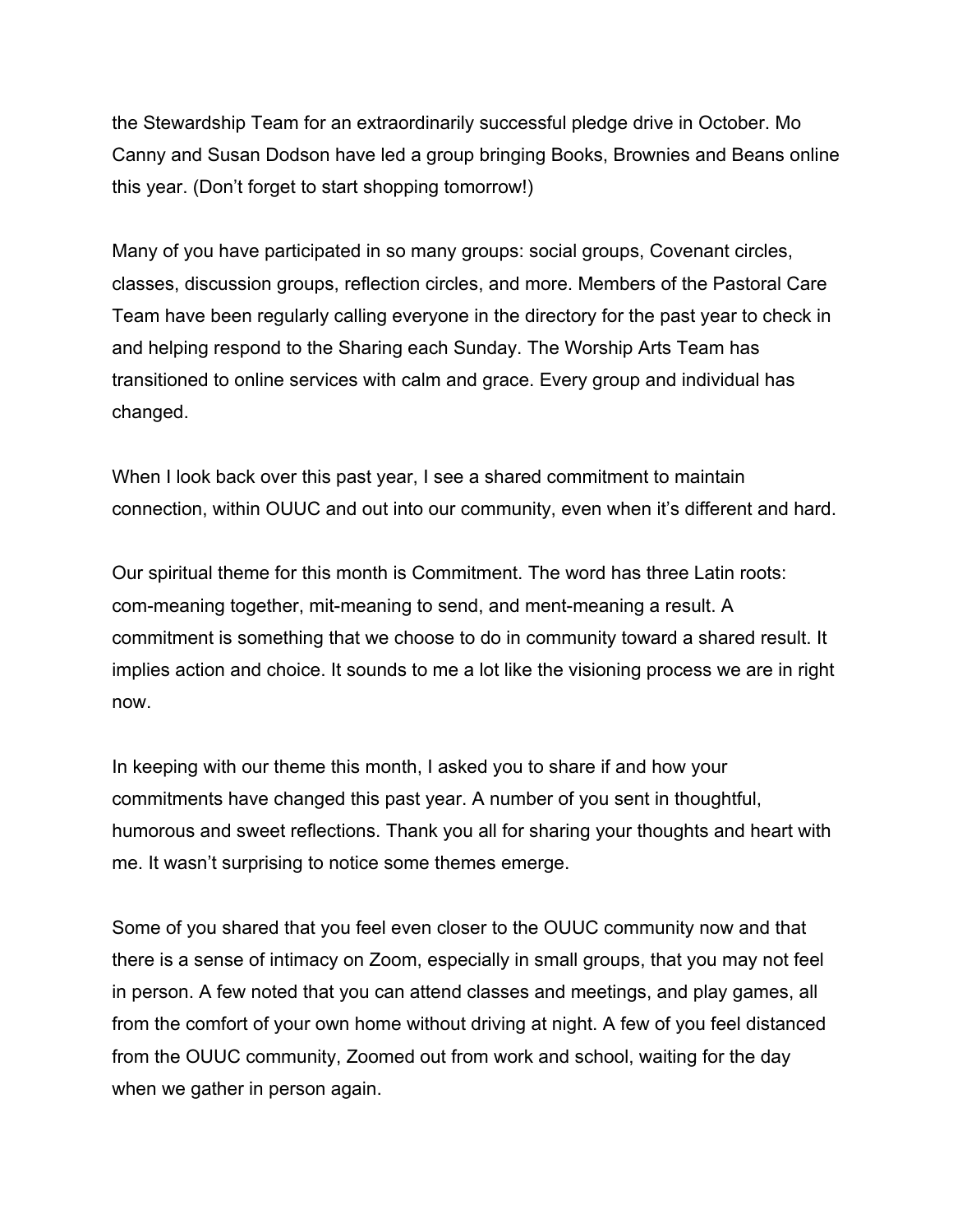Many of you shared that you feel more connected to friends and family, even co-workers. I've heard stories of reconnection with long-lost friends and relatives, and making new friends or finding new communities, even in a pandemic. Some of you told of being more committed to staying connected to others with regular phone calls, texts and even on Zoom. A long-time member shared that their circle is smaller and tighter.

At the same time, some of you shared your grief at the losses this year, family and friends, OUUC members and friends. For some the isolation has been overwhelming, missing family and friends. The nation has suffered the loss of 530, 000 people to COVID, and some of us have lost loved ones to the virus. The deaths of OUUC members & friends this past year have not been COVID related, but we've been impacted by the loss of our usual rituals of remembrance, taking them online or delaying them. We missed the opportunity to grieve together in our usual ways.

Many of you shared that this past year has caused you to be more committed to self-care, self-discovery, slowing down. Several mentioned that it has been easier to say "no" during the pandemic, and that care for body, mind and spirit is now a priority. Others shared that they are busier than ever.

A few of you shared that your commitment to justice has been strengthened in the past year, empowered by the movements for racial justice and political action. I heard that some of you were active in election work and politics in a way you hadn't been before, and remain committed to this in the future.

Last, many of you mentioned an increased comfort with imperfection. I wrote "it's about connection not perfection" as a reminder for us all, including and especially me, that we don't know how to navigate a pandemic and we won't always get it right, but we will try, together.